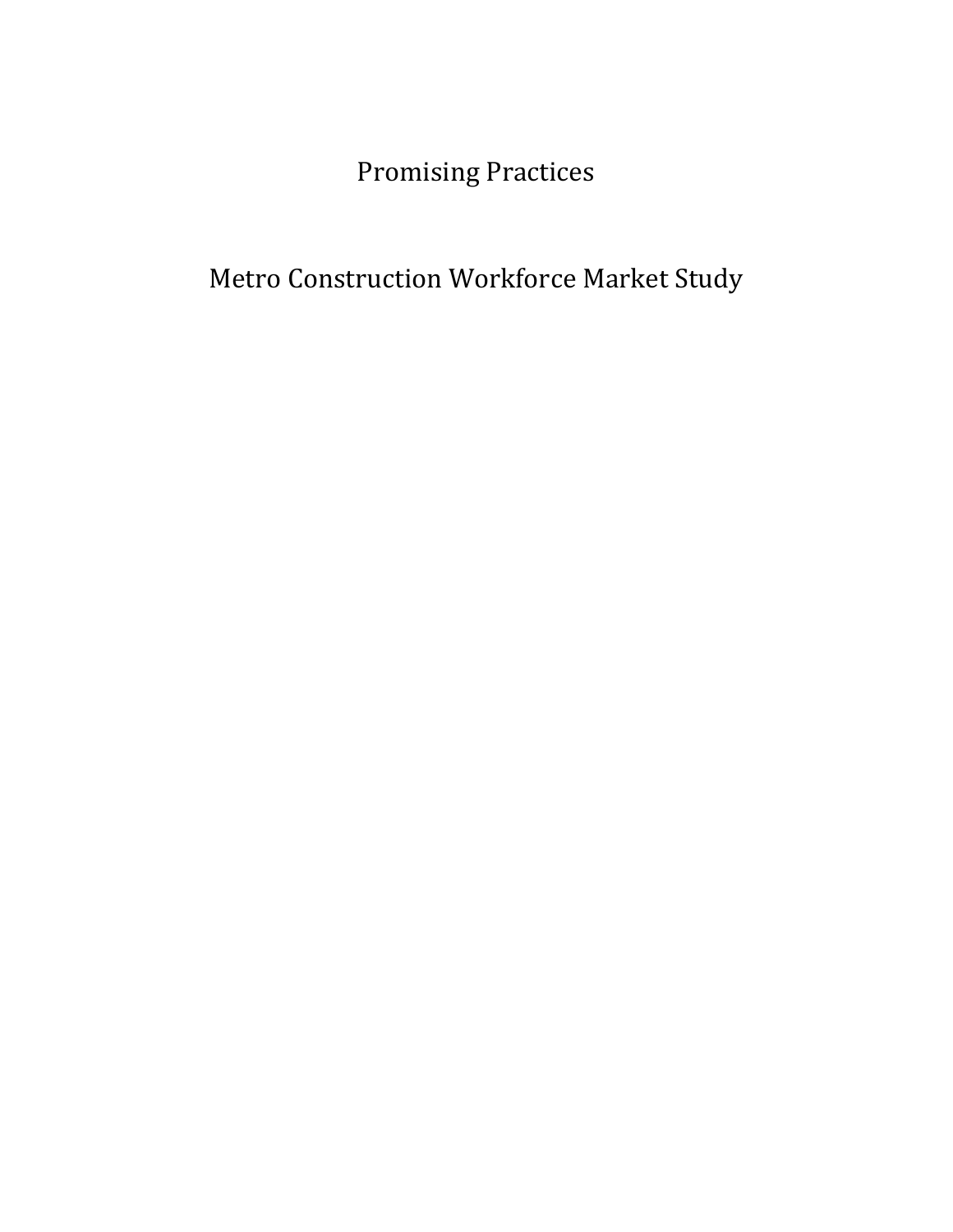# **Background and History on Construction Workforce Diversity**

Construction unions (and open shop construction firms) were highly segregated with Black and other minority workers relegated to "helper" status until after the Civil Rights Act of 1964 and women excluded until 1978. Even then, legal challenges and advocacy were necessary to widely open this high-paying careers. President Carter's Executive Order 11246 in 1978 set up goals and timetables for women in the construction industry, opening the doors for women to enter apprenticeships, where before most programs only accepted males. This legacy of discrimination and segregation persists today due to the slow pace of chance, the complex hiring process for construction, and the highly relational nature of a great deal of construction hiring decisions and most retention decisions.

Due to this legacy and deeply entrenched economic disparities between diverse groups, local coalitions have successfully mobilized to demand more equitable hiring practices. Some cities have responded by creating policies that foster greater workforce diversity on public (and sometimes private) projects. Comparing the details, implementation, and successes of these policies allow us to identify best practices in workforce diversity.

See Background and History Reference for books, articles and web sites that provide an overview of the history of struggle and successes that have brought us to today.

# **Seattle Case Study Background and Policy Implementation**

The City of Seattle has a long history with organizing and policy implementation around workforce diversity and equity. In 1969, the Central Area Contractors Association, chaired by Tyree Scott, brought the issue of workforce diversity in construction jobs on City projects to demand changes in hiring practices and policies. In 2010, the Construction Jobs Equity Coalition (CJEC) once again brought this issue to light and demanded change. According to the Priority Hire's 2016 Report:

"The department of Finance and Administrative Services (FAS), through its City Purchasing and Contracting Services (CPCS) division, was tasked with developing strategies to increase construction career opportunities on City projects. CPCS approached this work in alignment with the principles of the City's Race and Social Justice Initiative to address the pervasive disparities faced by people of color and with the intention of achieving equity in this work."

The work of the activist coalitions and city investment lead to a 2012 pilot Community Workforce Agreement (CWA) on the Elliott Bay Seawall Project. This was the largest public works project in City history. The pilot was successful, leading to the passing of the Priority Hire Ordinance (SMC 20.37), in 2015, which requires the city to include Priority Hire requirements in public works projects estimated at \$5 million or more. The City worked with the Seattle-King County Build Trades Council to develop a master CWA.

According to the 2016 Annual Report, "The CWA requires all contractors to "look and feel" like a union contractor while working on the project." It also requires unions to call out workers living in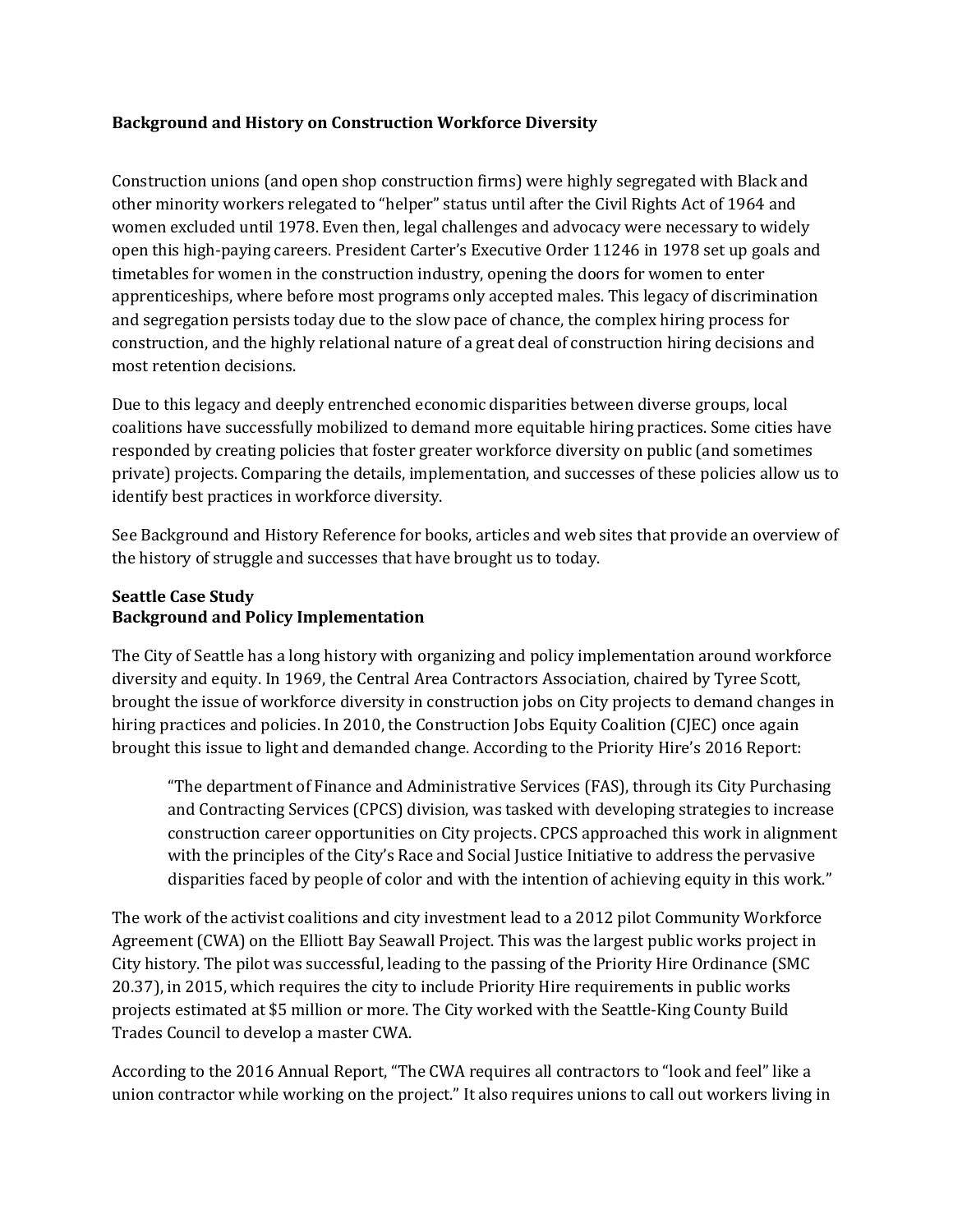economically distressed ZIP codes in Seattle and then King County before other union workers. The CWA also includes workforce diversity goals for each project around women and people of color.

The Priority Hire program was expanded in 2017 by Executive Order 2017-01 to include projects that are funded through private and public funds but receive significant funds from the city.

# **Impact**

The Priority Hire Ordinance has successfully increased workforce diversity and expanded opportunity for women and people of color in the construction industry. Over the past three years, CWA workers living in economically distressed ZIP codes earned over \$8.5 million in wages. This is nearly \$3 million more than typically brought into those communities from City construction jobs.

See the table below for a comparison of workforce diversity of CWA Project and Non-CWA Projects and before implementation of the CWA.

|                                | <b>CWA Projects</b> | Non-CWA Projects | Past Performance<br>(Prior to CWA)* |
|--------------------------------|---------------------|------------------|-------------------------------------|
| <b>Economically Distressed</b> | 21%                 | 16%              | 12%                                 |
| <b>ZIP Codes</b>               |                     |                  |                                     |
| All Women                      | 12%                 | 3%               | 5%                                  |
| All People of Color            | 26%                 | 22%              | 25%                                 |
| All Apprentices                | 15%                 | 13%              | 13%                                 |
| All Seattle Residents          | 12%                 | 6%               | 5%                                  |
| Journey Women                  | 8%                  | 3%               | 4%                                  |
| Journey Workers of Color       | 22%                 | 22%              | 25%                                 |
| <b>Apprentice Women</b>        | 32%                 | $5\%$            | 9%                                  |
| Apprentices of Color           | 47%                 | 24%              | 32%                                 |

\*Past performance if based on hours from a sample of projects from 2009-2013. Data Source: City of Seattle, 2016.

# **Oversight and Implementation**

The City Purchasing and Contracting Service has an annual budget of 1.5 million dollars to implement the Priority Hire program, which includes all staff, administrative, and contracting expenses.

Each CWA project submits a quarterly diversity report which is published on the CPCS website.

# **Keys to Success: Seattle's Best Practices worthy of replication**

While the CWA provides an obvious tool for successfully increasing workforce in diversity on City projects, there are other elements to Seattle's Priority Hire program that are key ingredients to implanting CWA.

*A strong (financial) commitment to fostering a diverse pipeline*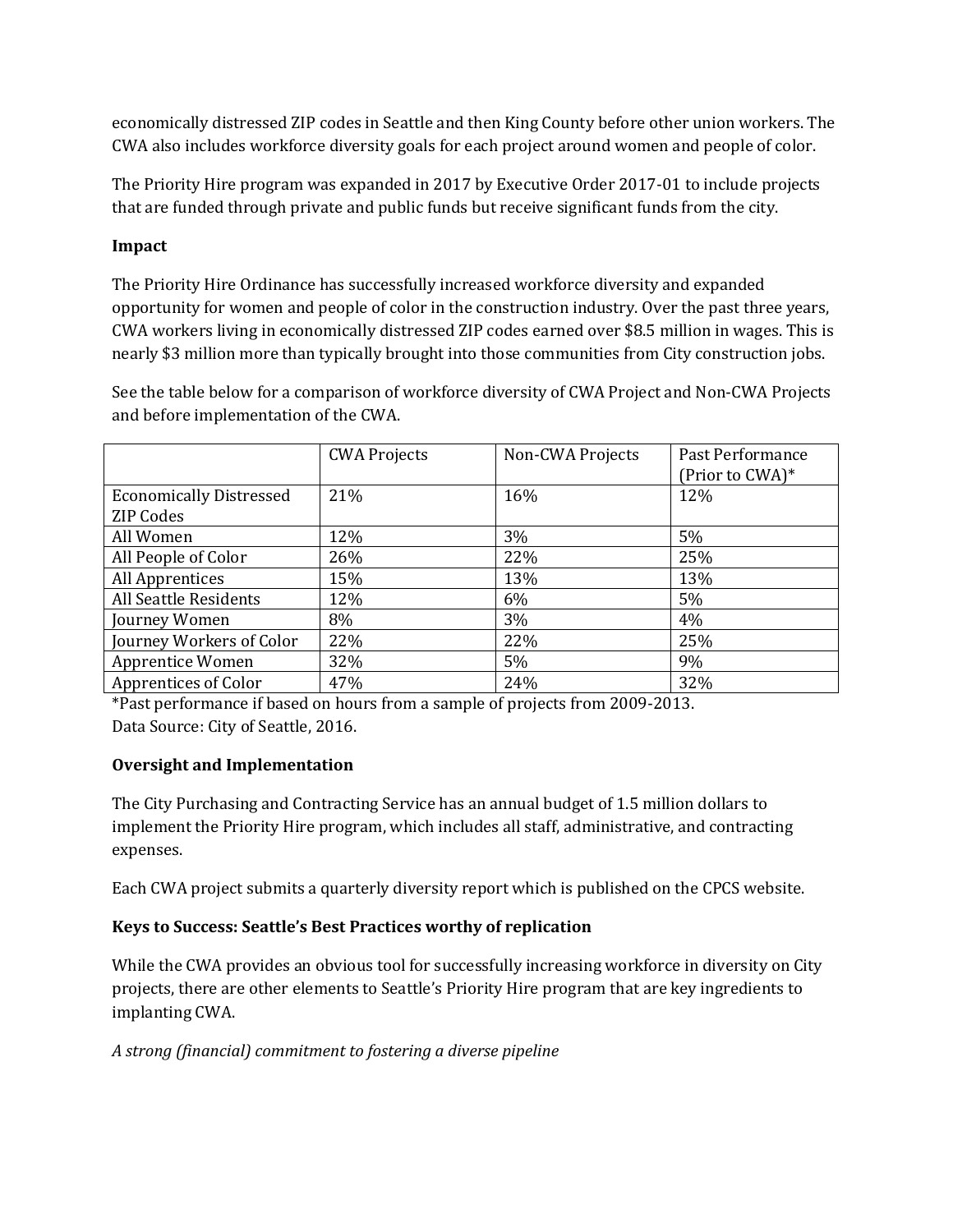The City supports a strong pipeline for diverse workers entering into the construction field by strengthening pre-apprenticeship and apprenticeship programs The City spends roughly \$860,000 annually on contracts with community organizations and construction pre-apprenticeship training programs to recruit, place and train women, people of color and those living in [economically](http://www.seattle.gov/Documents/Departments/FAS/PurchasingAndContracting/Labor/Zip_Codes.pdf)  [distressed areas.](http://www.seattle.gov/Documents/Departments/FAS/PurchasingAndContracting/Labor/Zip_Codes.pdf)

The City has invested more than 1.1 million dollars in recruitment, training, and support services for priority workers. In 2016, the City contracted with 12 community organizations, including Casa Latina, Legacy of Equality, Leadership, and Organizing (LELO) – driver re-licensing, Regional Area Youth Development Organization, Urban League of Metropolitan Seattle, ANEW, YouthBuild, and PACE.

The city's CWA also encourages the recruitment and training of diverse workers by setting goals around the number of female apprentices and apprentices of color. Contractors must employ Preferred Entry candidates for 700 hours, in order to count that candidate toward the Preferred Entry requirement. To meet the demand, members of underrepresented groups receive Preferred Entry into Registered Apprenticeship Programs.

# *A Regional Approach*

In 2015, key players, including CPCS, Sound Transit, the Port of Seattle, King County, the Washington State Department of Transportation and the City of Tacoma came to the table to develop a shared vision and plan. The group has aligned resources, shared best practices and is working to standard reporting.

CPCS also initiated the Regional Pre-Apprenticeship Collaboration which brings together preapprenticeship programs, apprenticeship training coordinators, union representatives and local community-based organizations build the quality, capacity, strength and sustainability of preapprenticeship training.

# **Boston Case Study Background and Policy Implementation**

In 1983, the Mayor of Boston approved an Ordinance establishing the Boston Residents Jobs Policy https://www.cityofboston.gov/images\_documents/Estab\_BRIP\_tcm3-3207.pdf which set employment standards for Boston residents, people of color, and women construction workers. The original ordinance stated that private development projects over 100,000 square feet and any public projects had to meet the following employment standards:

- at least 50 percent of the total work hours in each trade must go to Boston residents
- at least 25 percent of the total employee work hours in each trade must go to people of color, and
- at least 10 percent of the total employee work hours in each trade must go to women.

In 1985, the Ordinance was extended by the Mayor's Executive Order [https://www.cityofboston.gov/images\\_documents/Exten\\_BRJP\\_tcm3-3209.pdf](https://www.cityofboston.gov/images_documents/Exten_BRJP_tcm3-3209.pdf) and on January 25, 2017 the Ordinance was amended and new employment standards are effective as of that date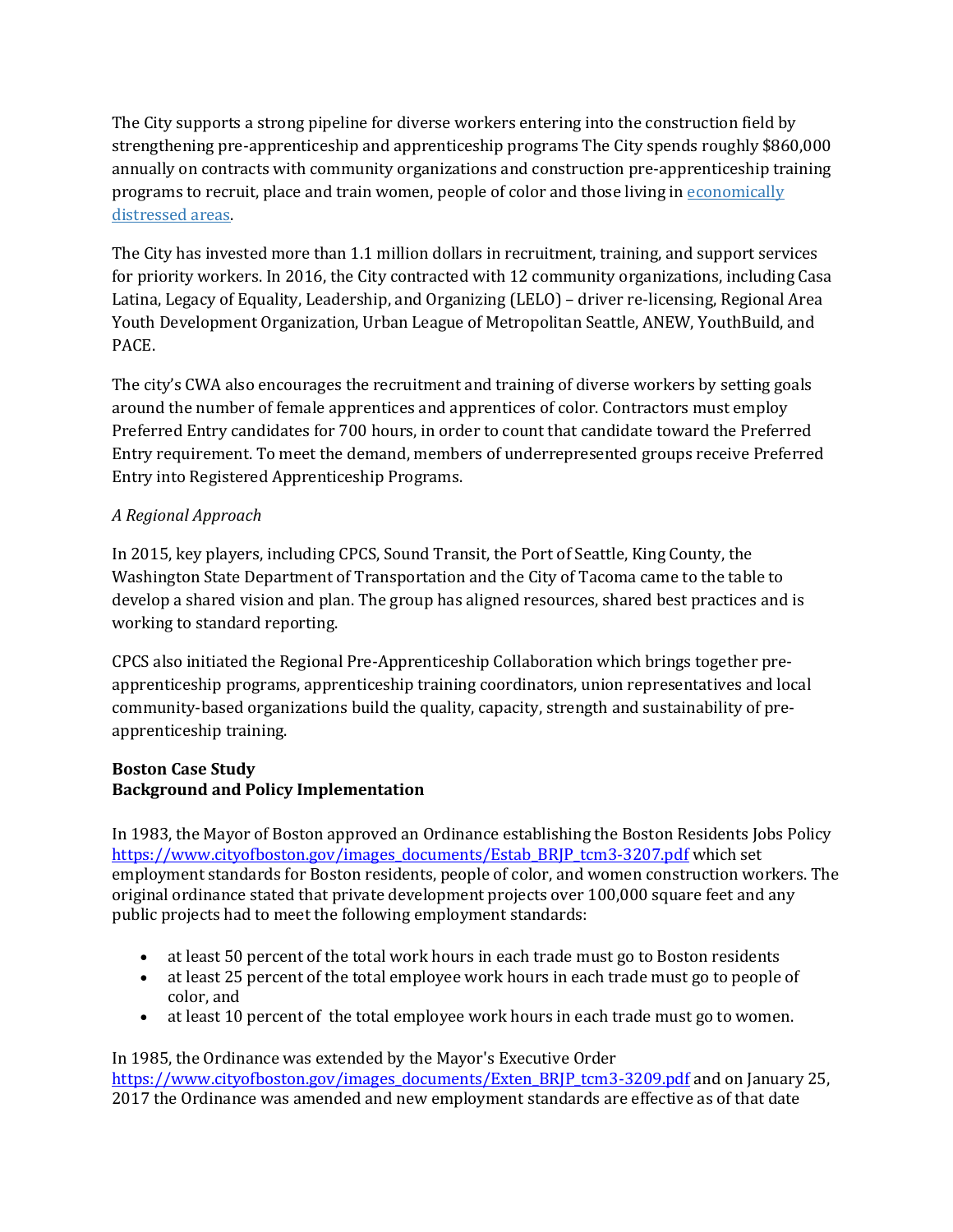# [https://www.cityofboston.gov/images\\_documents/Amend\\_BEC\\_tcm3-3202.pdf](https://www.cityofboston.gov/images_documents/Amend_BEC_tcm3-3202.pdf) . Private

development projects over 50,000 square feet and any public development project must meet the following employment standards:

- at least 51 percent of the total work hours of journey people and fifty-one percent of the total work hours of apprentices in each trade must go to Boston residents;
- at least 40 percent of the total work hours of journey people and forty percent of the total work hours of apprentices in each trade must go to people of color and;
- at least 12 percent of the total work hours of journey people and twelve percent of the total work hours of apprentices in each trade must go to women.

The Boston Residents Jobs Policy (BRJP) office monitors the compliance of developers and contractors on private and public development projects in the City of Boston.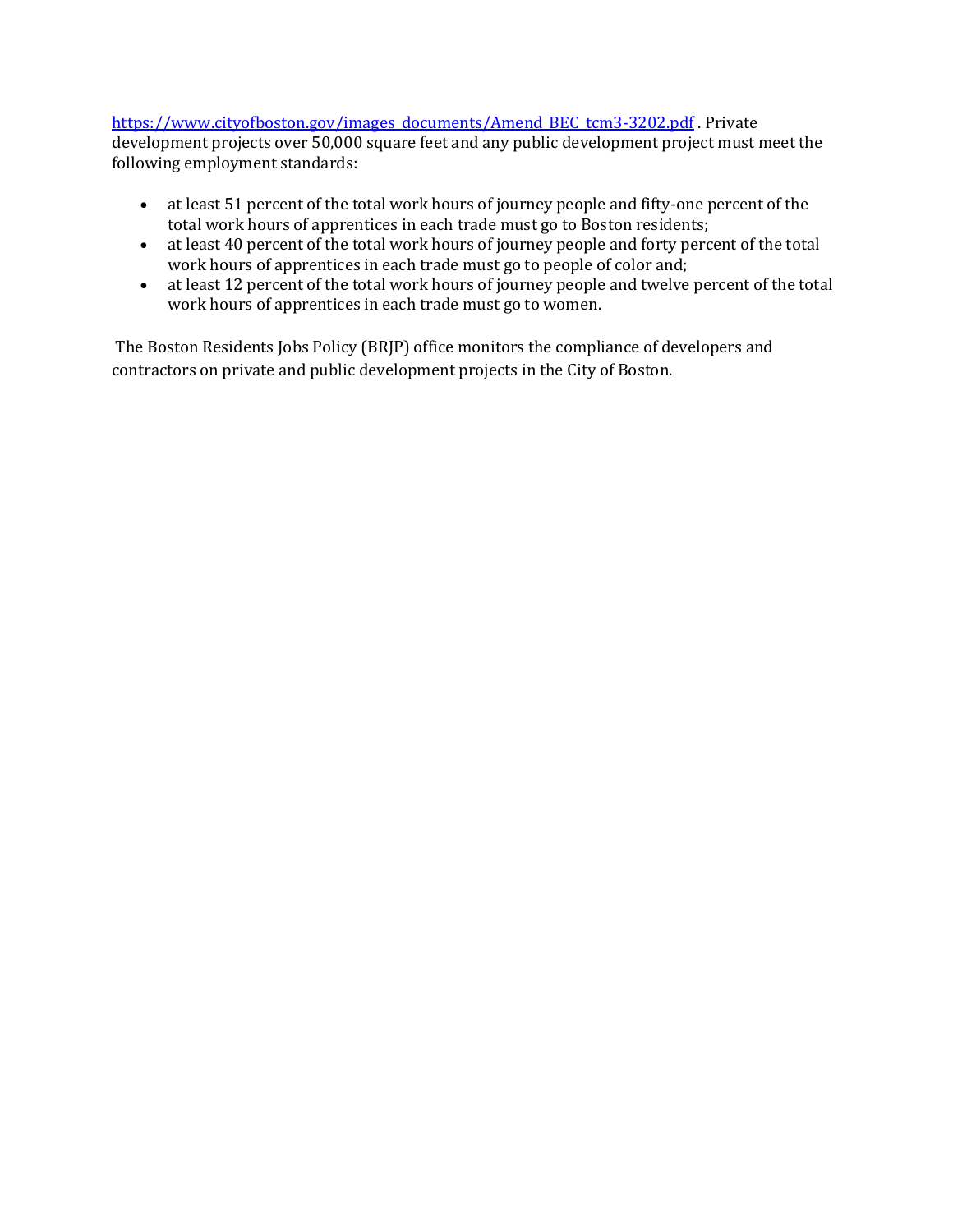#### **Impact**

The impact in Boston is hard to quantify. While they publish extensive dis-aggregated information on their web site by contractor, trade, ethnicity, status, and other data, there is not an overall analysis, except for the very condensed report of data below. They are not reaching their goals, which was one reason for updating the ordinance in 2017 to include stronger enforcement mechanisms. We were not able to get an annual report or other analysis at this point.

#### **2016 Year In Review for BRJP Projects**

#### *Private Projects*

- Total: 30 projects
- Construction cost: \$4,663,696,863
- Work hours: 4,433,070

#### *Public Projects*

- Total: 155 projects
- Construction cost: \$1,245,677,743
- Work Hours: 973,087

# *All projects*

- Total projects: 185
- Total construction cost: \$5,909,374,606
- Total work hours: 5,406,157

#### *Overall percentages*

- Boston Residents: 29%
- People of color: 32%

The Boston Residents Jobs Policy (BRJP) office and the Boston Planning and Development Agency (BPDA) both monitor projects in the City of Boston under the new Ordinance. All projects being monitored by BRJP or BPDA are subject to review by the Boston Employment Commission (BEC).

#### *Boston Employment Commission*

The Ordinance and the Mayor's Executive Order established the Boston Employment Commission (BEC) as the liaison committee to make recommendations to the BRJP and BPDA regarding enforcement of the Ordinance. The BEC meets monthly in a public meeting to review BRJP and BPDA reports. The Boston Employment Commission is made up of seven members selected by the Mayor. As spelled out in the ordinance, contractors pay into an escrow account and can be fined up to \$300 per day for not following the Best Efforts steps. Contractors can also can be precluded from award of municipal contracts or other sanctions incorporated into contracts. Fines, escrow funds and some community benefit funds from developers go to support job training.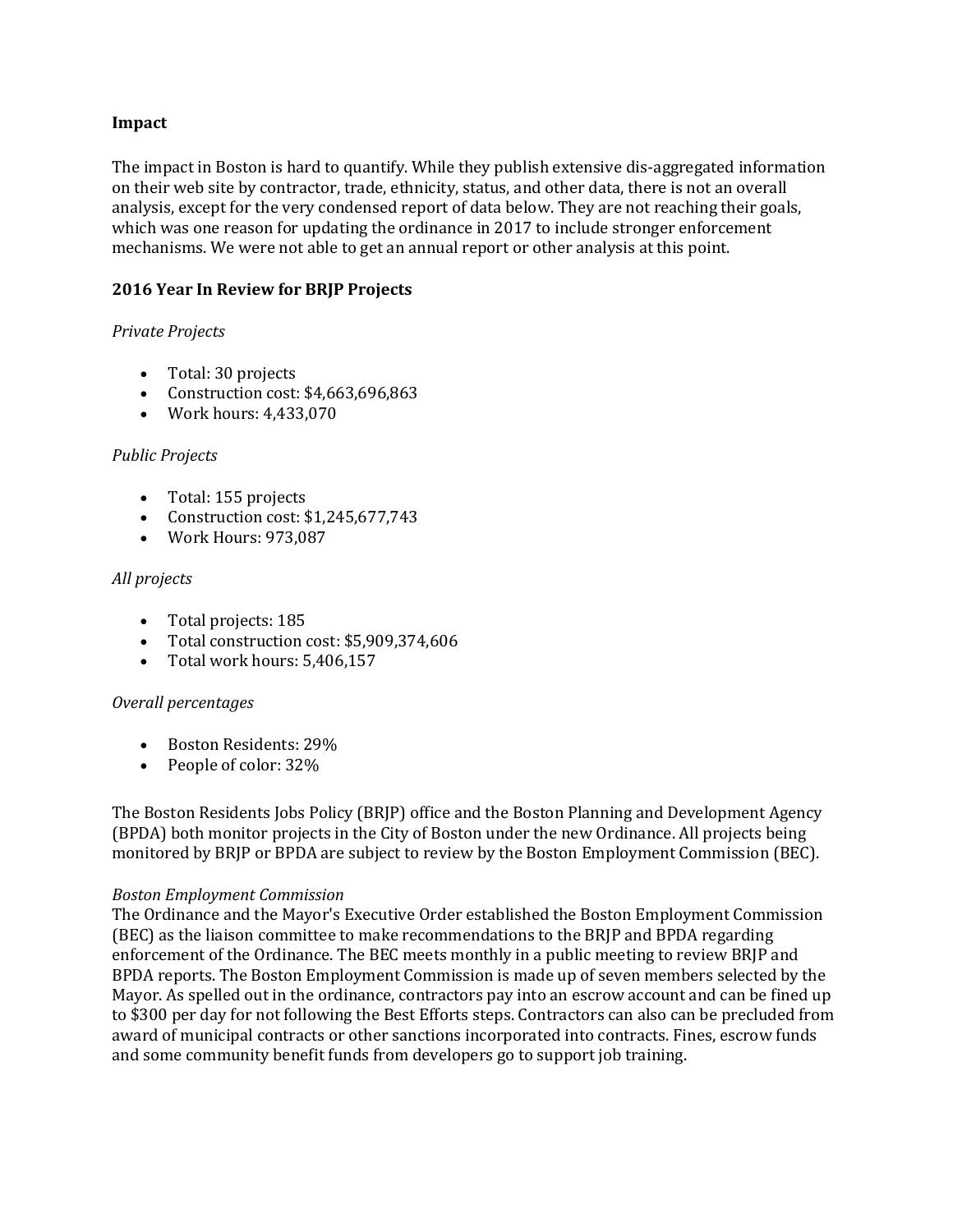Th[e Boston Residents Jobs Policy](https://www.boston.gov/node/2016) sets standards for construction projects in the City. Contractors have to follow policy guidelines when hiring subcontractors or other workers.

The Jobs Bank connects residents with City of Boston contractors, working with unions, community groups, and Boston Building Trades to find openings. The Jobs Bank also shows openings for apprenticeships and training programs.

They match residents with unions and contractors based on their skills once they are enrolled. They call and let folks know when there's an opening. And provide contact information for the company so residents can get in touch and get hired. Currently they have 500 residents enrolled, 65 of which are female.

#### *The Mayor's Office of Workforce Development*

The OWD's mission to develop Boston's workforce is nested within the work of its parent agency, the Boston Planning & Development Agency (BPDA), which develops the city's built landscape. One tool that explicitly transforms commercial growth into workforce gains is the Neighborhood Jobs Trust (NJT). Under OWD stewardship, the NJT collects linkage fees from developers of large-scale commercial projects to fund jobs and job training programs for residents in need. In March, the OWD awarded \$1.2 million in NJT funds to 17 community-based organizations to prepare residents for career pathways.

Three pre-apprenticeship programs are active in the Boston area; Building Pathways, YouthBuild and through the Laborers/LiUNA. The City of Boston has funded the supply side several ways through their OWD and NJT, roughly 2% of the Building Pathways budget has come from this source annually. Boston received a US Department of Labor apprenticeship grant where Building Pathways and YouthBuild were significant sub-contractors. The City is still working on the regulations around the new ordinance and there is expected to be a more robust enforcement mechanism including fines for not following the process. The lack of achievement of the goals was a reason for changing the ordinance.

Massachusetts also has a number of project-based *Access & Opportunity* committees for projects being built by the University of Massachusetts Building Authority and the Massachusetts Gaming Commission. They meet monthly or bi-monthly to monitor compliance and provide technical support to the contractor to meet the goals.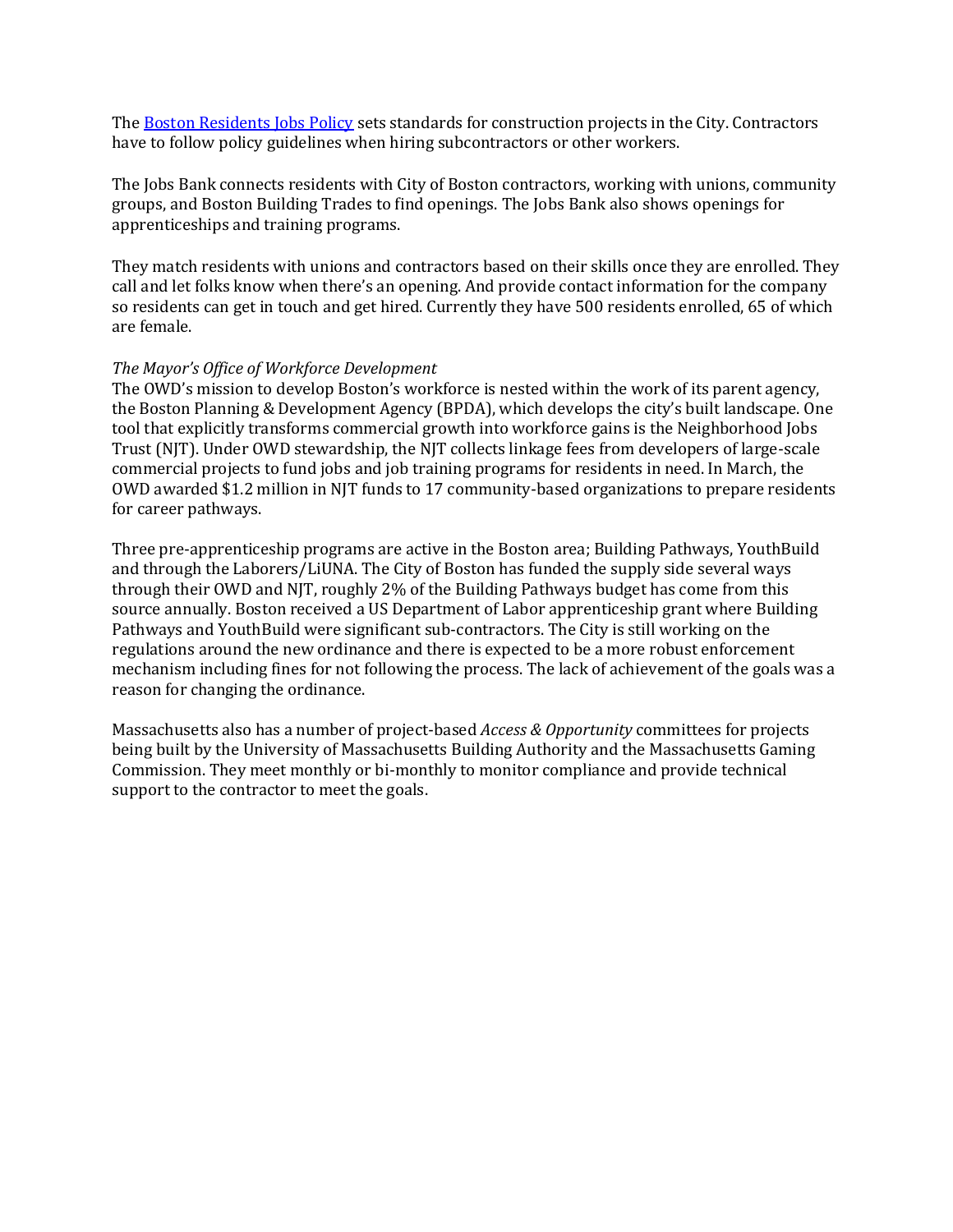#### **Keys to Success: Boston's Best Practices worthy of replication**

Boston has several key best practices that are worthy of note.

#### *Connecting diverse residents to contractors seeking workers*

Their Jobs Bank connects residents with City of Boston contractors, working with unions, community groups, and Boston Building Trades to find openings. The Jobs Bank also shows openings for apprenticeships and training programs.

They match residents with unions and contractors based on their skills once they are enrolled. They call and let folks know when there's an opening. And provide contact information for the company so residents can get in touch and get hired.

#### *Applying the program to all public and to large private projects*

Workforce goals and program applies to all City of Boston public projects and private projects over 50,000 square feet. This is established through the permitting process, and requires that the developer submits a Boston Residents Construction Employment Plan, setting forth in detail the developer's plans to ensure that on a craft by craft basis, the BRJP program goals are met.

#### *Consistent regular oversight committee*

The Ordinance and the Mayor's Executive Order established the Boston Employment Commission (BEC) as the liaison committee to make recommendations to the BRJP and BPDA regarding enforcement of the Ordinance. The BEC has met monthly in a public meeting since 1983 to review BRJP and BPDA reports.

# **Los Angeles Case Study Background and Policy Implementation**

The City of Los Angeles was one of the first cities to negotiate a Community Workforce Agreement on the North East Sewer Interceptor in 2001. This CWA led to a series of projects working under these negotiated terms across the city and varying agencies. This work was driven, in part, by the work of a coalition the Los Angeles Alliance for a New Economy(LAANE). During the recession, unemployment in LA hit a high of 13.3 percent. Driven by these numbers, community, elected officials, and labor crafted an infrastructure investment intended to provide job stimulus and stabilize the construction industry.

Starting in 2007, the Construction Career Coalition began working with the city on a Construction Careers Policy(CCP), developed in partnership with labor, veterans, workforce development, social justice organizations, community developers faith communities, youth organizations, and many others. In February of 2008, the Community Redevelopment Agency of Los Angeles (CRA/LA) was the first agency to adopt a CCP. Unfortunately, this agency was dissolved by the California State Supreme Court in 2012, so the impact of the policy was truncated. However, 5 other agencies in Los Angeles adopted CCPs as well:

- City of Los Angeles Department of Public Works (2011)
- Port of Los Angeles (2011)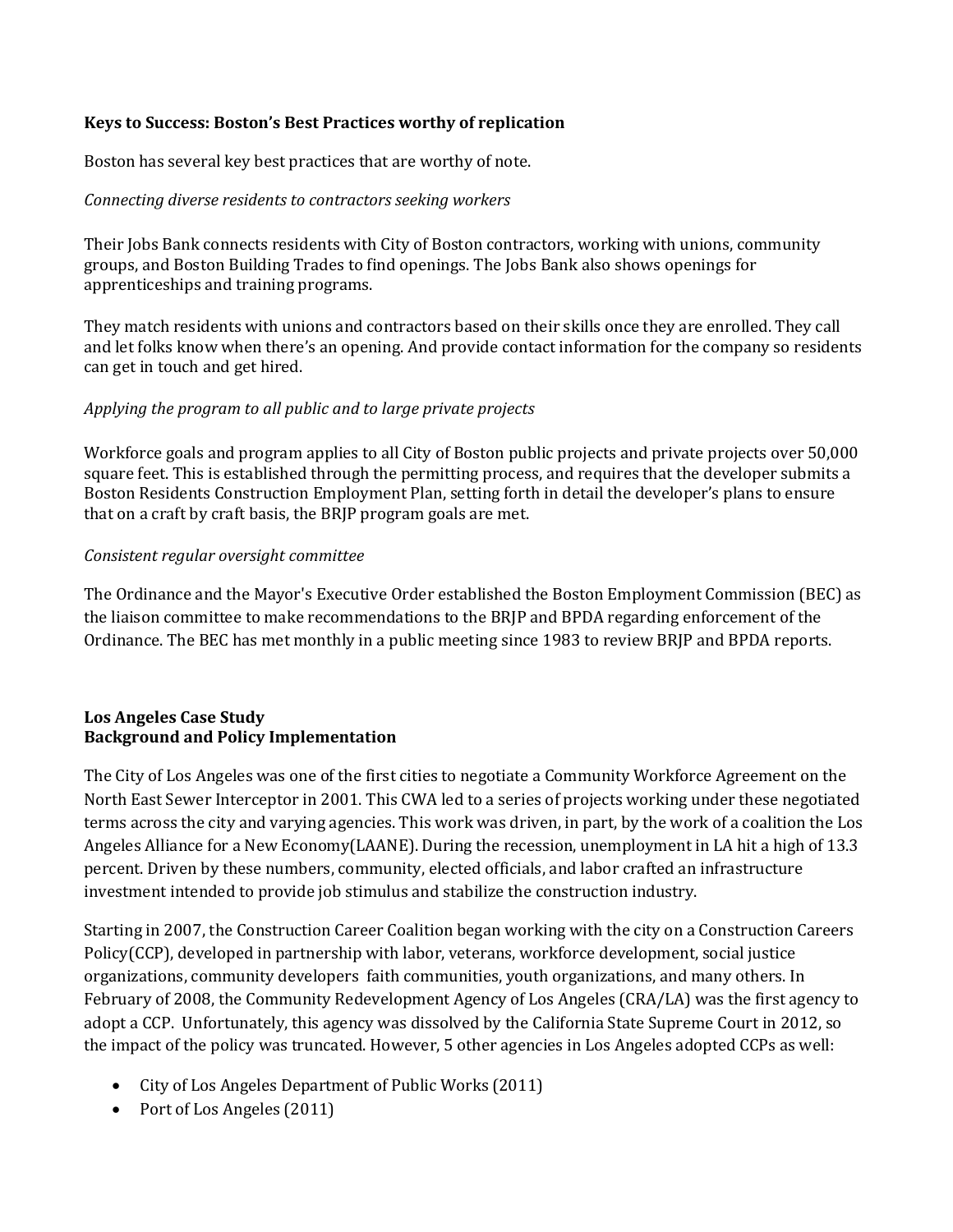- Exposition Line Construction Authority Phase II (2011)
- Los Angeles Board of Supervisors King Ambulatory Center (2011)
- Los Angeles County Metropolitan Transportation Authority (Metro) (2012)

Critical to understanding the construction diversity work in L.A., CCPs are a combination of a Project Labor Agreement and a Targeted Hiring Policy. Combined, these policies set goal for local hire based on zip code, disadvantaged workers, and apprenticeship utilization. California does not set goals based on minority or gender status due to state Proposition 209 which bans affirmative action.

# **Impact**

Through 2017, these six policies combined will cover over 56,700 workers:

- 7,000 disadvantaged workers; 20,000 targeted hire workers
- Estimated additional \$129 million re-invested in the local economy based on additional wages to disadvantaged workers alone.
- Economic benefits passing \$749 million from economic activity of construction workers from targeted communities.



# **Targeted Hire Requirements and Outcomes**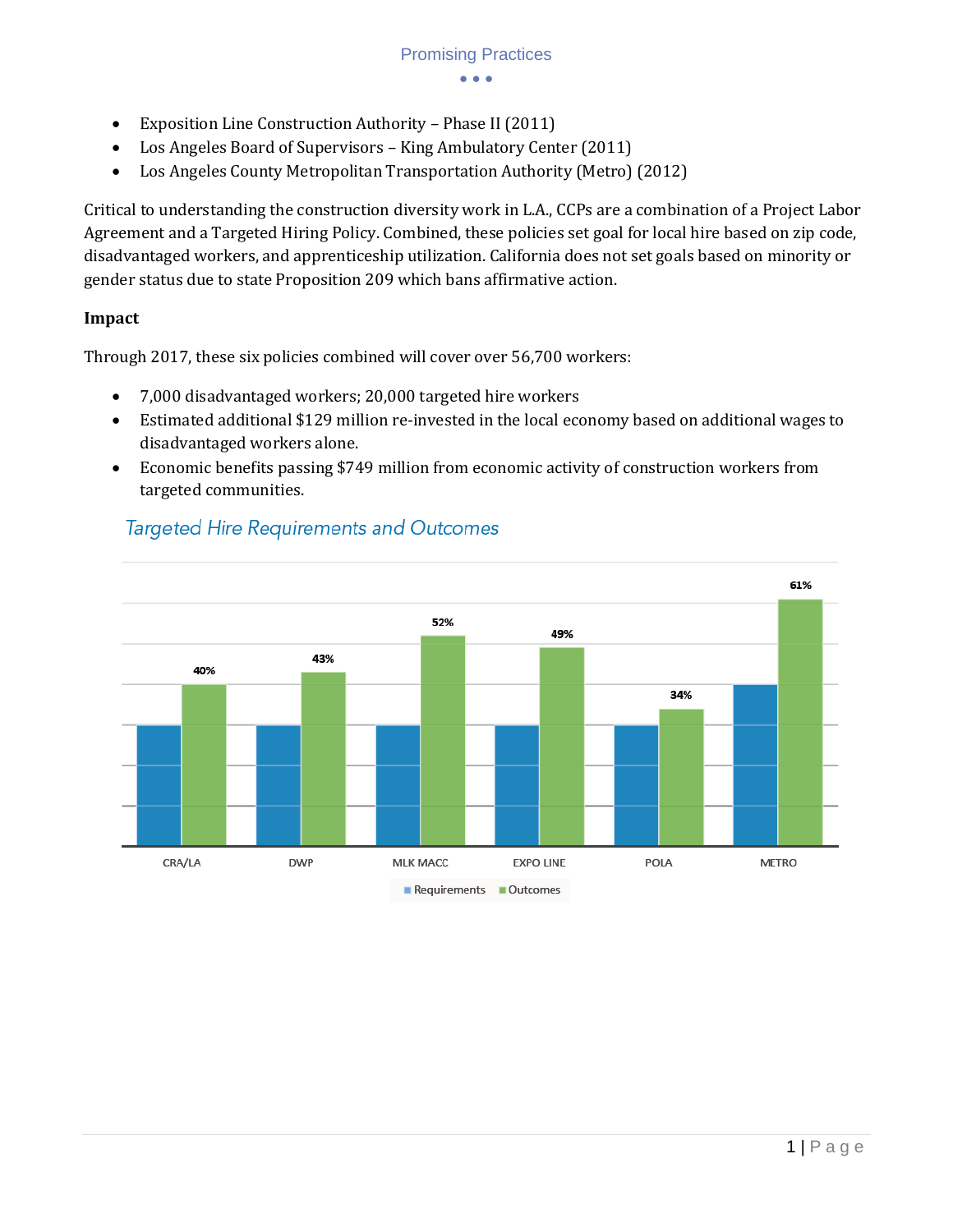

Disadvantaged Worker Requirements and Outcomes

\*Data from 2014 Successes of Construction Careers, LAANE

# **Oversight and Implementation**

Agencies submit monthly or quarterly reports, which are made available online. Community organizations are able to support the agencies in meeting goals and hold them accountable through the available data.

Most oversight for the projects is conducted by the individual agencies. However, some agencies have community advisory committees that review the data quarterly or semi-annually.

# **Keys to Success: Los Angeles's Best Practices worthy of replication**

# *Working with Job Coordinator*

Some of the CCPs required hiring a job coordinator while others did not. However, this position ensured a connection between the community, workforce programs, and the construction project.

# *Contractor Outreach Seminars*

Once per month, the City of Los Angeles Bureau of Contract Administration holds a Contract Assistance Seminar. In these courses, they teach the basics of being in compliance on public works projects, including how to meet workforce goals.

# *Regional Approach*

The overall impact in the LA area is directly tied to passing CCPs at agencies throughout the area. This approach ensured continuity of employment for construction workers. It also increased the overall impact on the community by providing ongoing opportunities to enter the industry. In order to create a pipeline to meet this demand, CWAs and CCPs have invested in pre-apprenticeship programs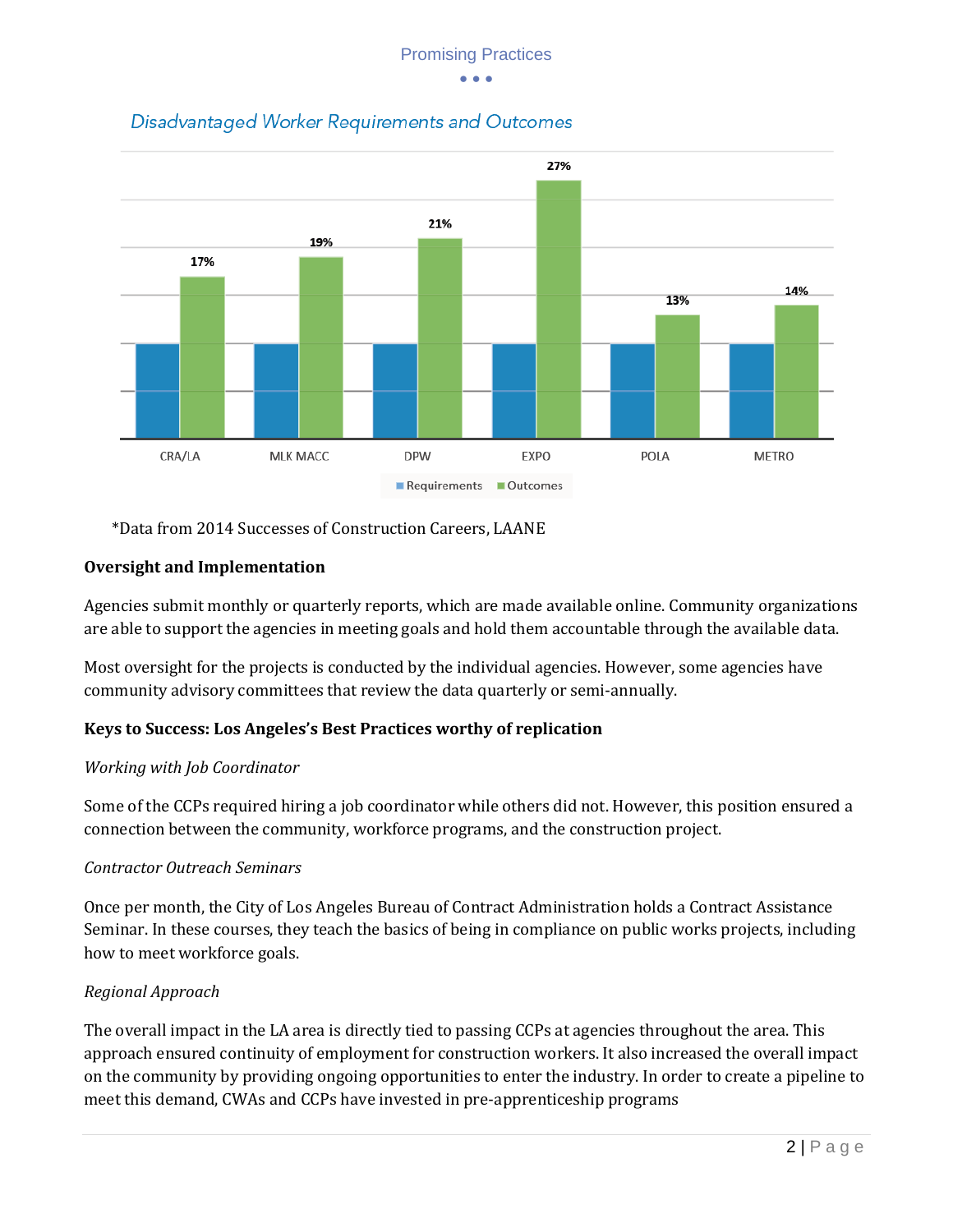# **Portland Case Study Background and Policy Implementation**

The goal of the City of Portland's Workforce Training and Hiring Program is to increase the numbers of women and minorities in the construction trades through apprenticeship opportunities on City of Portland projects. The program was started in 1993 and has been updated several times since then.

Workforce Training & Hiring Program requirements apply to City construction projects estimated at \$200,000 and above and subcontracts at \$100,000 and above. Key program elements include:

- Ensuring that a minimum of 20% of the labor hours, per trade, are worked by state-registered apprentices; and
- Striving in good faith to meet the diversity goals of employing women and minority workers (both journey and apprentice level).

An aspirational goal of 18% for minorities and 9% female has been set on City funded construction projects for apprentices and journey level workers. The City reviews these goals annually.

Contractors are required to be registered Training Agents, registered with the Oregon State Bureau of Labor and Industries (BOLI) Apprenticeship and Training Division (ATD). This enables the company to hire and train apprentices following state-approved training standards.

Contractors must do the following:

•Make every reasonable effort to meet the diversity goals on the project.

•Be a registered Training Agent before starting work on the project.

•Provide 20% apprentice hours in each trade without exceeding the apprentice-to-journey ratio allowed by apprenticeship program standards.

•Request minority or female apprentices from your apprenticeship program and document all recruitment efforts.

•Submit a Workforce Plan, aka Exhibit 2 to the City.

# **Impact**

Impact has been somewhat difficult to measure with reports being inconsistent and results being variable. For example, a report to the Equitable Contracting and Purchasing Commission using data from FY 2013- 2014 showed minority utilization of 20.56% and female utilization of 5%. A report on the web site from FY 2016-2017 showed minority utilization of 29% and female utilization of 10%, but did not reflect all of the projects currently active, just those that were awarded in FY 2016-2017. The City is in the process of moving to a new data-base, which is planned to assist with generating more timely and accessible reports.

# **Oversight and Implementation**

Staff works with prime to get prime and subs to be in compliance. They encourage contractors to reach out to community agencies for diverse workers and post jobs with WorkSource. Projects with CBA or other Agreement may have a committee that meets for duration of projects. City had a Mayor-appointed 7 member Equitable Contracting and Procurement Commission to review procurement including workforce,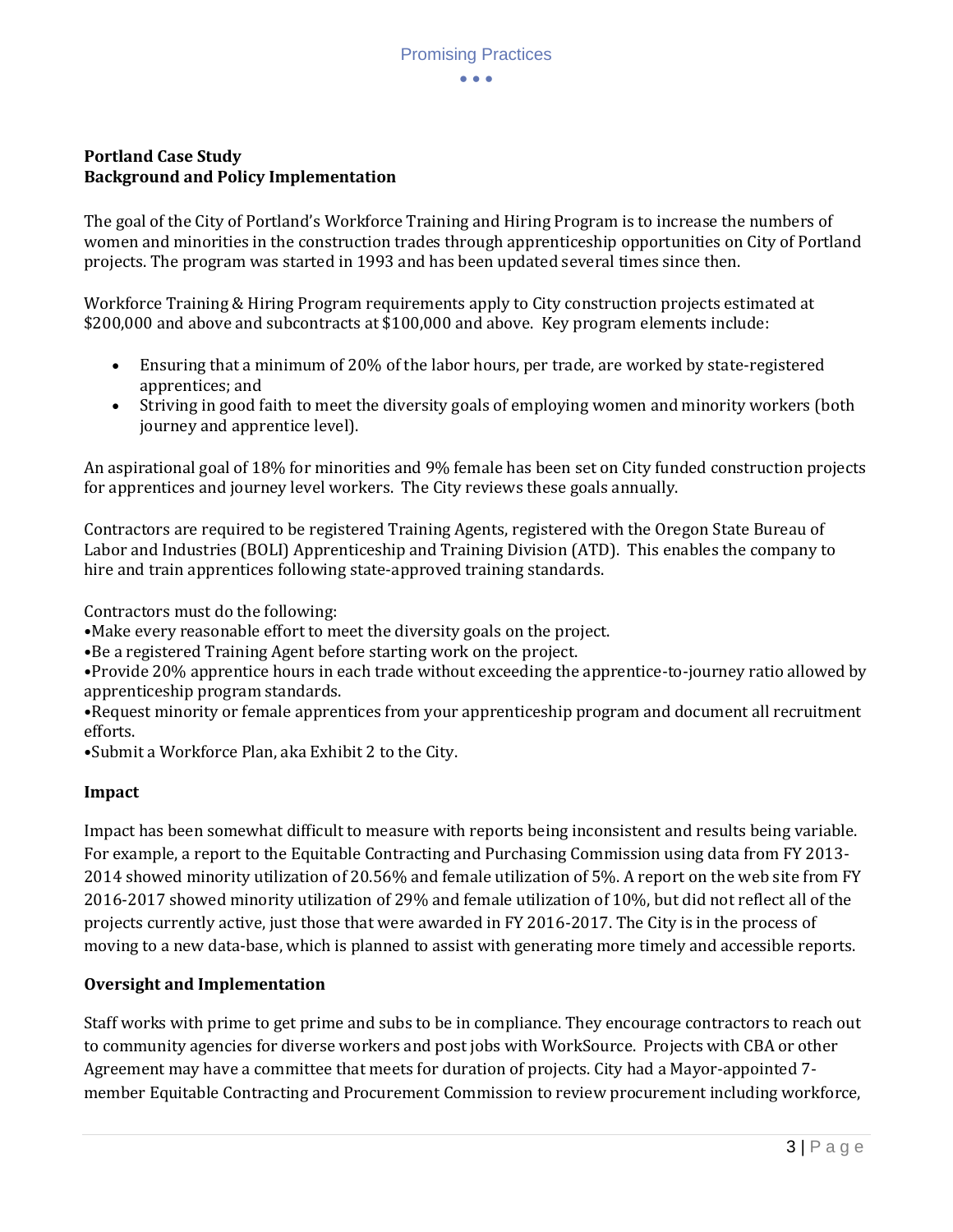but that has since been dis-banded. \$250 per day fines may be assessed, for each day of lost training opportunities. Damages may also be assessed for not following hiring process outlined in requirements. Funds go into a pot to be distributed informally to fund workforce programs.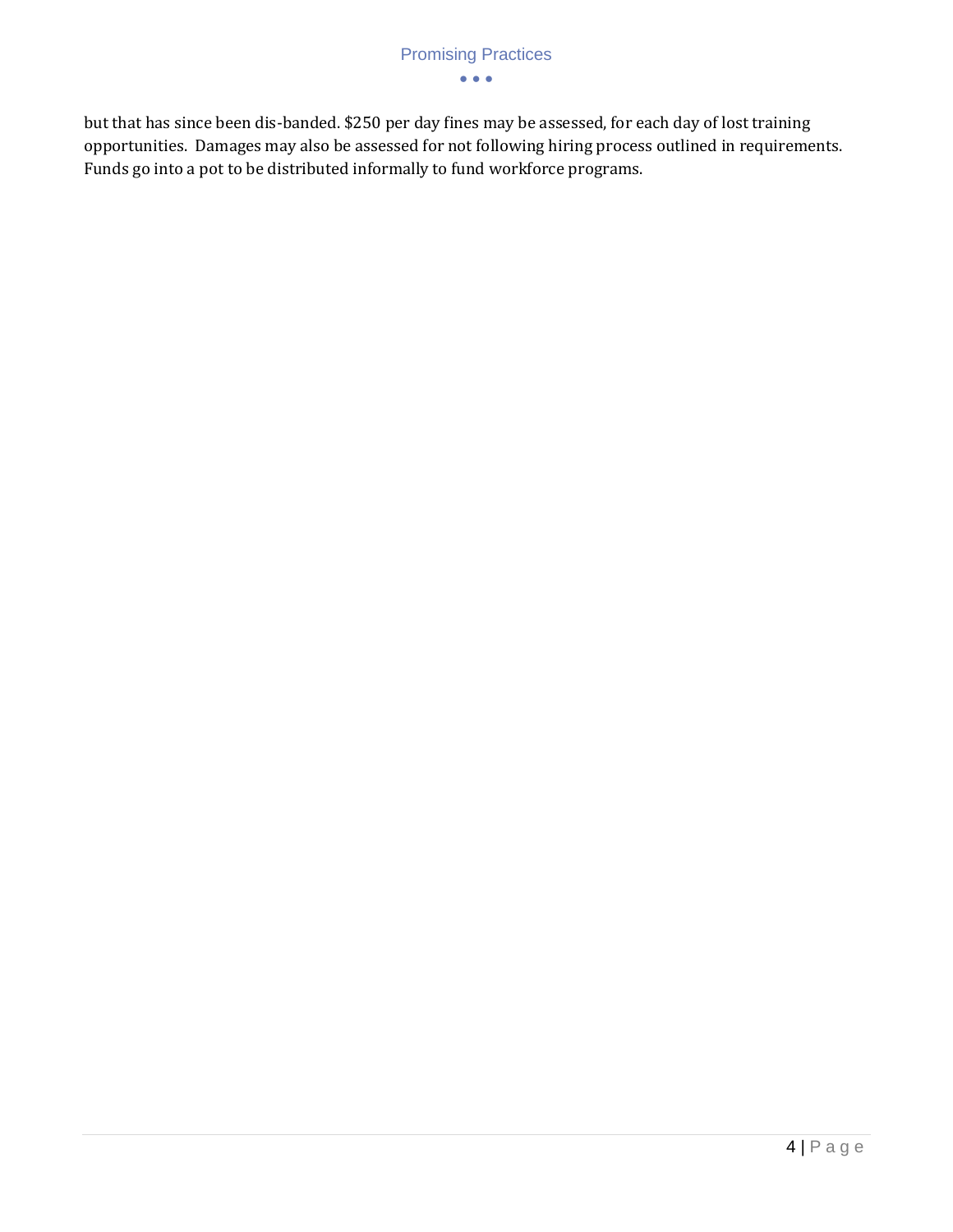# **Best Practices to Create Construction Workforce Diversity**

Due to the complexity of hiring and training processes in the construction industry, these best practices should be applied simultaneously. It is their synergistic effect that achieves results.

- 1. **Marketing career opportunities in construction:** Young people, women and minorities typically do not know about the trades, neither do their elders who advise them, teachers, parents and mentors. Marketing targeted to the desired demographic so they know they are welcome, sought after and invited is a critical best practice.
	- Successful marketing of the trades to women resulting in over 900 women annually attending their career events :<http://www.tradeswomen.net/>
	- Analysis of how most workers find out about and enter blue-collar jobs: Deirdre A. Royster (2003) *Race and the Invisible Hand: How White Networks Exclude Black Men from Blue-Collar Jobs*
- **2. A pipeline for career preparation and career guidance:** Pre-apprenticeship has a proven record in helping industry find prepared and diverse workers. Career counseling and a "warm hand-off" from school to work to help high school and community college CTE students find work in industry has also shown to be effective. All of these efforts need to be taken to scale to deliver the number of diverse workers needed.
	- [Matt Helmer, Amy Blair and Allison Gerber \(2012\)](https://www.aspeninstitute.org/publications/strong-foundation-key-capacities-construction-pre-apprenticeship-programs/) *A Strong Foundation: Key Capacities of [Construction Pre-apprenticeship Programs](https://www.aspeninstitute.org/publications/strong-foundation-key-capacities-construction-pre-apprenticeship-programs/)* Washington, D.C.: Aspen Institute
- 3. **Registered Apprenticeship**: Apprenticeship is a time-tested model for trades worker skills development, and important for economic reasons. Several recent studies have shown its economic benefit/return on investment to workers, employers, project owners and the community.
	- Mathematica Policy Research: *[An Effectiveness Assessment and Cost Benefit Analysis of](https://www.mathematica-mpr.com/our-publications-and-findings/publications/an-effectiveness-assessment-and-costbenefit-analysis-of-registered-apprenticeship-in-10-states)  [Registered Apprenticeship in Ten States](https://www.mathematica-mpr.com/our-publications-and-findings/publications/an-effectiveness-assessment-and-costbenefit-analysis-of-registered-apprenticeship-in-10-states)*
	- [2016 U.S. Department of Commerce Study](http://www.esa.gov/reports/benefits-and-costs-apprenticeships-business-perspective) showing that having a pool of well-trained trades workers is essential to our economy.
	- Evidence that 'middle-skill' jobs are over 60% of valuable STEM jobs vital to our economy: *[Hidden STEM \(Science, Technology, Engineering, Mathematics\) Economy](https://www.brookings.edu/research/the-hidden-stem-economy/)*
- 4. **Owner support and commitment for workforce equity on capital projects:** Owner support, from both public and private owners is key to achieving workforce diversity. This includes a robust construction trades workforce diversity program, not just a MWESB program. This also includes clear data tracking, success metrics and transparent performance reports.
	- See the City of Boston's Resident Jobs Policy: https://www.boston.gov/departments/economic-development/boston-residents-jobspolicy-construction-projects
	- Policy & Tools: Community Workforce Agreement Examples: [http://www.forworkingfamilies.org/page/policy-tools-community-workforce-agreement](http://www.forworkingfamilies.org/page/policy-tools-community-workforce-agreement-examples)[examples](http://www.forworkingfamilies.org/page/policy-tools-community-workforce-agreement-examples)
- 5. **Support contractor incentive in bidding for diversity past performance and clear contractual obligations:** Owners should look at contractors' past performance and solid plans for achieving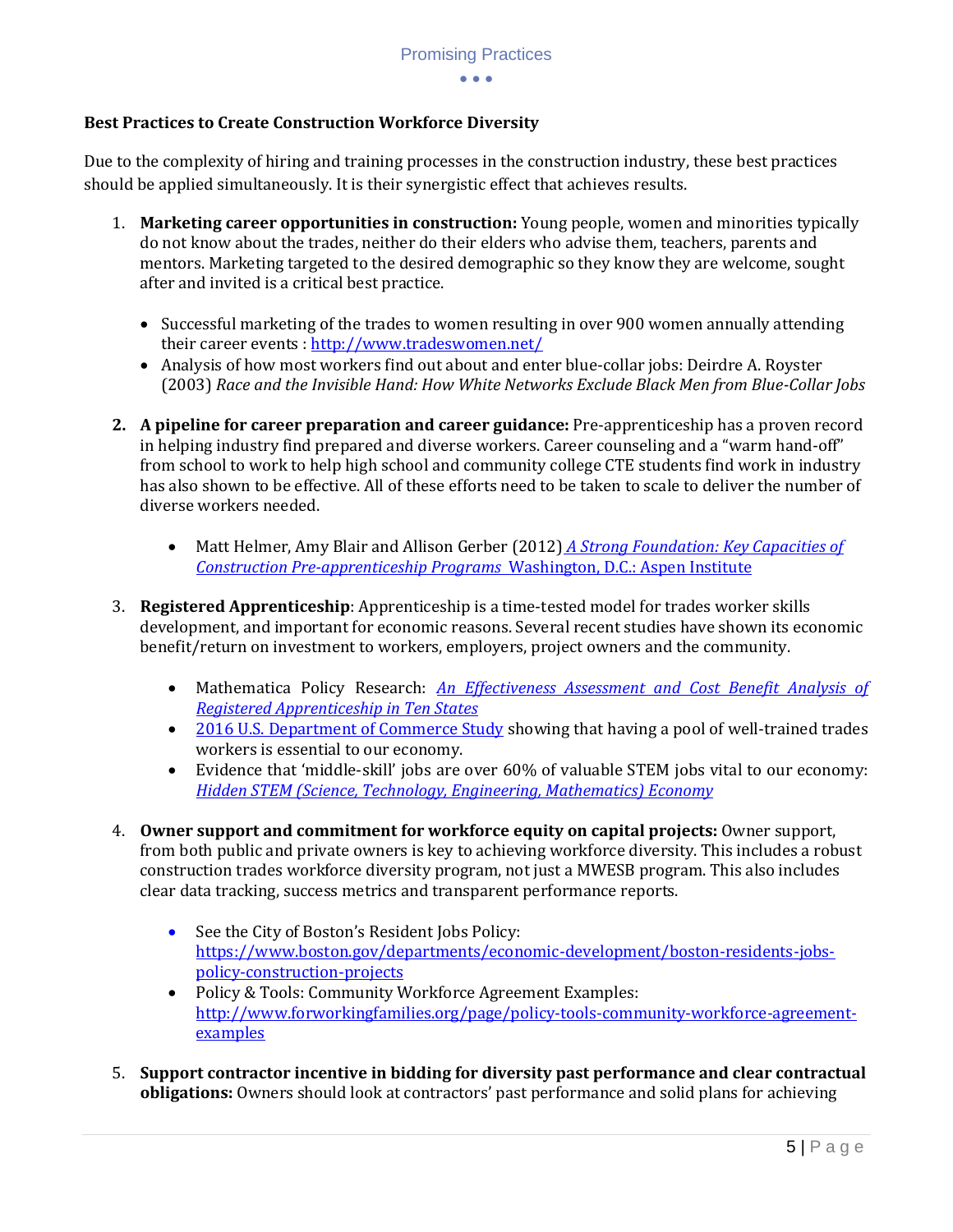diversity in scoring bids. Contractual Agreements that bind contractors to show results, not just vague and unenforceable "good faith efforts" are an important tool for achieving diversity. This has typically, but not always, come in the form of a community workforce agreement.

- [Community Workforce Agreement Examples](http://www.forworkingfamilies.org/page/policy-tools-community-workforce-agreement-examples)
- 6. **Involve all relevant parties to achieve diversity goals:** Set the table with involving contractors, government staff, unions, apprenticeship programs, community-based organizations, intermediaries like the workforce development board to plan for achieving goals. A regular meeting is important for both for overall visioning and project-based real-time problem solving.
	- High achievement of minority and women trades workers from City of Portland Water [Bureau Community Benefit Agreements](http://www.portlandcbapilotprojects.com/)
	- A practical hands-on guide including checklists for construction owners, developers, managers, contractors, subcontractors, building trade unions, and community based organizations[: Policy Group on Tradeswomen's Issues](https://drive.google.com/file/d/0B8nNJC45KcdfVnVZUHFndml1VUU/view) *Finishing the Job: A Best Practices [Manual for a Diverse Workforce in the Construction Industry](https://drive.google.com/file/d/0B8nNJC45KcdfVnVZUHFndml1VUU/view)*
- 7. **Accurate and transparent data on diversity performance:** Published, transparent, searchable data, both disaggregated by trade, status (apprentices or journey worker), ethnicity, gender, and company is important for seeing best practices as well as taking corrective action. At the end of the project a big picture aggregated for each project and annually for each owner shows progress and creates incentives.
	- See the City of Seattle's report as an example: [https://www.seattle.gov/Documents/Departments/FAS/PurchasingAndContracting/Labor](https://www.seattle.gov/Documents/Departments/FAS/PurchasingAndContracting/Labor/Priority-Hire-Report-2016.pdf) [/Priority-Hire-Report-2016.pdf](https://www.seattle.gov/Documents/Departments/FAS/PurchasingAndContracting/Labor/Priority-Hire-Report-2016.pdf)
- 8. **Retention efforts:** Support services (like child care, transportation, etc.), especially in an apprentice's first year when workers may be moving from poverty to being established in their apprenticeships, has assisted with retention. Mentoring, respectful workplaces, and steady employment – inclusion on core crews, and the chance for advancement, are also best practices in retaining diverse workers.
	- Report on the success of supportive services in retaining apprentices: Kelly, Maura ( 2013). *[Evaluation of the Effect of Supportive Services on the Success of Apprentices in a](http://www.pdx.edu/sociology/sites/www.pdx.edu.sociology/files/Evaluation%20of%20the%20Effect%20of%20Supportive%20Services%20FINAL%20REPORT.pdf)  [Highway Trade.](http://www.pdx.edu/sociology/sites/www.pdx.edu.sociology/files/Evaluation%20of%20the%20Effect%20of%20Supportive%20Services%20FINAL%20REPORT.pdf)*
- 9. **Contractors' key role in retention & career development of diverse workers:** Contractors have a key role in important retention efforts: continuity of employment for diverse workers – inclusion on core crews instead of first laid-off, ensuring that diverse workers learn the full range of skills – not just sweeping or low-skill tasks, identifying promising diverse workers for opportunities for advancement to foreman or other leadership positions. Contractors also have a key role & responsibility in ensuring a safe and respectful job site environment for all workers.
	- Work Safe BC has done some valuable work documenting and providing resources to address bullying and harassment[: Toward a Respectful Workplace](https://www.worksafebc.com/en/resources/health-safety/books-guides/a-handbook-on-preventing-and-addressing-workplace-bullying-and-harassment?lang=en)
	- Bud-Sharps, Sarah, Kristen Lewis, and Maura Kelly. 2014. *[Building a More Diverse Skilled](https://www.pdx.edu/sociology/sites/www.pdx.edu.sociology/files/Building%20a%20More%20Diverse%20Skilled%20Workforce%20in%20the%20Highway%20Trades%20FINAL%20REPORT.pdf)  [Workforce in the Highway Trades: Are Oregon's Current Efforts Working?](https://www.pdx.edu/sociology/sites/www.pdx.edu.sociology/files/Building%20a%20More%20Diverse%20Skilled%20Workforce%20in%20the%20Highway%20Trades%20FINAL%20REPORT.pdf)*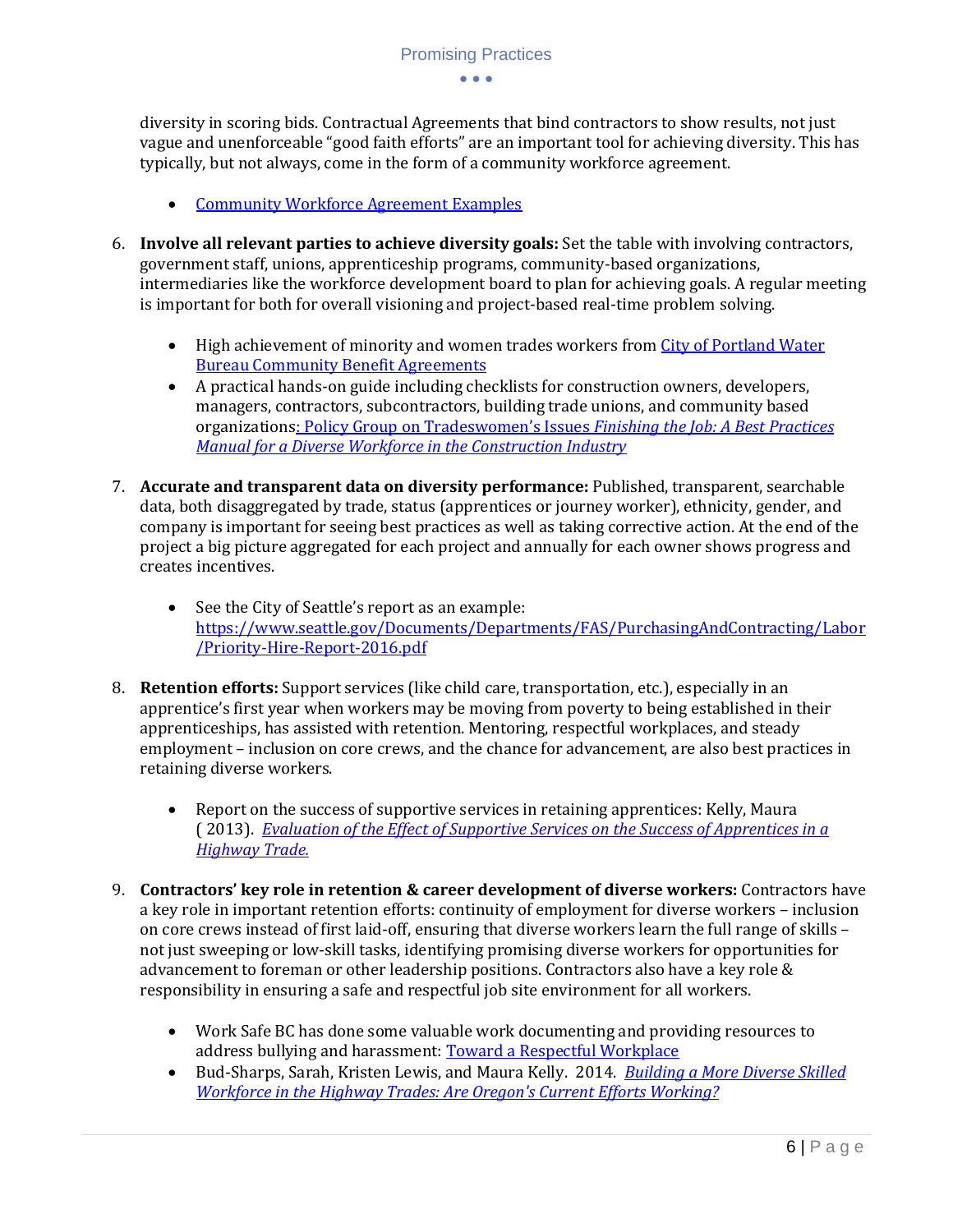#### **References and Resources**

#### **Background and History**

Chuck Turner (1988) *Sharing the Pie: the Boston Jobs Coalition*, Cornell University ILR School <http://digitalcommons.ilr.cornell.edu/cgi/viewcontent.cgi?article=1123&context=lrr> 1988 article about the Boston Jobs Coalition and their struggles since 1976 to diversify the construction trades in Boston.

Deirdre A. Royster (2003) *Race and the Invisible Hand: How White Networks Exclude Black Men from Blue-Collar Jobs*, University of California Press. Good analysis of how most construction workers get (and keep) jobs, and how lingering racism has excluded Black men from the trades.

William B. Gould IV, *Black Workers in White Unions: Job Discrimination in the United States*, Ithaca, NY: Cornell University Press, 1977.

A prolific scholar of labor and discrimination law, William B. Gould IV has been an influential voice on worker-management relations for more than forty years and served as Chairman of the National Labor Relations Board (1994-98) and Chairman of the California Agricultural Labor Relations Board (2014-2017). He is the Charles A. Beardsley Professor of Law, Emeritus at Stanford Law School.

See especially chapter 10, *Construction Industry* and chapter 11, *Private Initiative in the Construction Industry: The How and Why of Imposed and Voluntary Plans*

#### Molly Martin (1988, 1997) *Hard Hatted Women,* Seal Press

Molly was one of the first women to enter the skilled building trades, working as an electrician starting in the late '70's and then electrical inspector. The personal stories of diverse women from around the country give a good perspective on the situation for women in the early days of women breaking into the trades.

#### *Seattle Civil Rights and Labor History Project*: web site with essays and oral interviews: <http://depts.washington.edu/civilr/about.htm>

Stories of many men and women, primarily people of color, who fought to de-segregate the construction industry. See especially<http://depts.washington.edu/civilr/ucwa.htm> about the United Construction Workers Association.

#### **Seattle Case Study**

2016 Priority Hire Annual Report:

[http://www.seattle.gov/Documents/Departments/FAS/PurchasingAndContracting/Labor/Priority-Hire-](http://www.seattle.gov/Documents/Departments/FAS/PurchasingAndContracting/Labor/Priority-Hire-Report-2016.pdf)[Report-2016.pdf](http://www.seattle.gov/Documents/Departments/FAS/PurchasingAndContracting/Labor/Priority-Hire-Report-2016.pdf)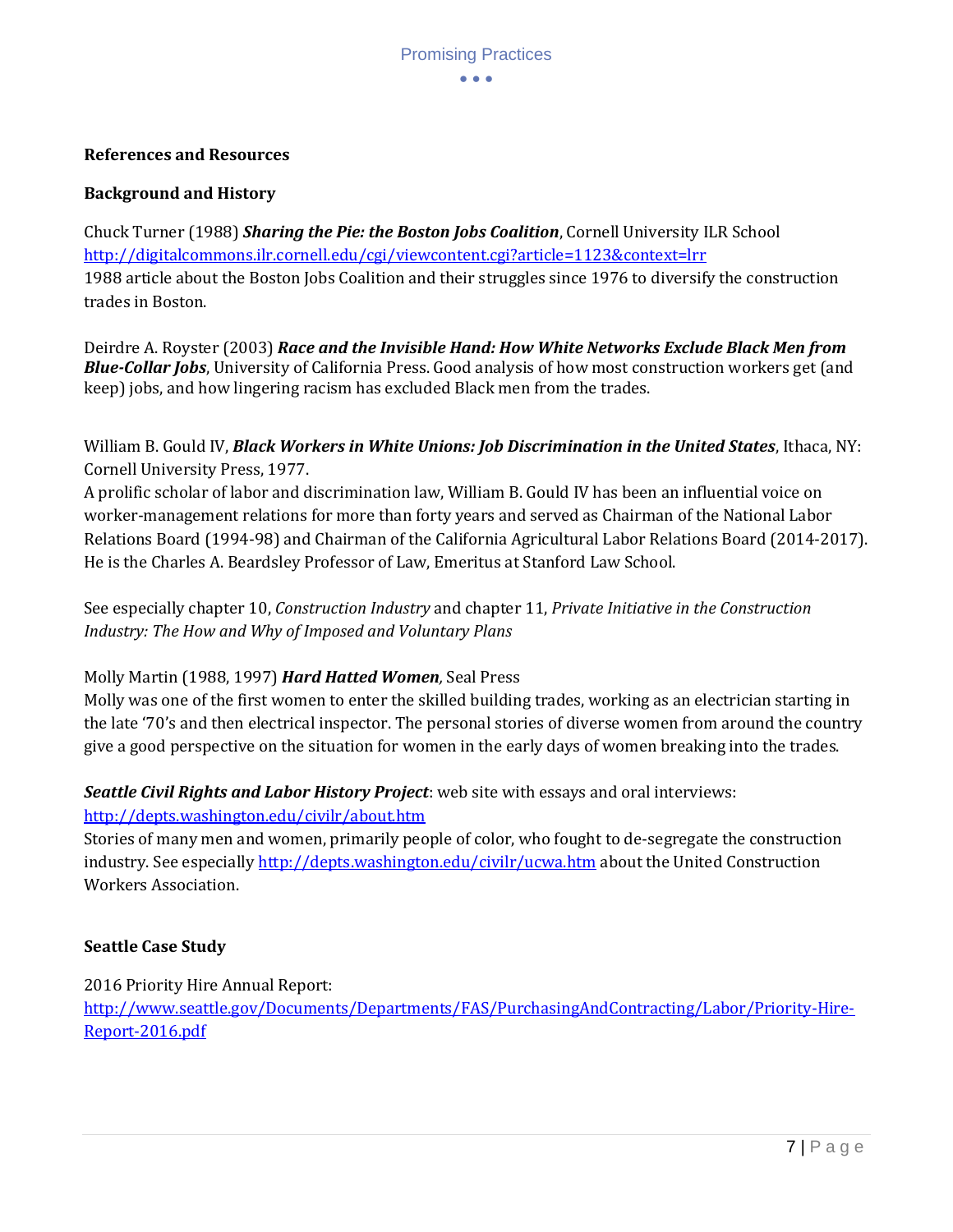# Promising Practices

 $\bullet$   $\bullet$   $\bullet$ 

# 2016 Priority Hire Advisory Committee Annual Report:

[http://www.seattle.gov/Documents/Departments/FAS/PurchasingAndContracting/Labor/PHAC-2016-](http://www.seattle.gov/Documents/Departments/FAS/PurchasingAndContracting/Labor/PHAC-2016-Report.pdf) [Report.pdf](http://www.seattle.gov/Documents/Departments/FAS/PurchasingAndContracting/Labor/PHAC-2016-Report.pdf)

Bill 118282/Ordinance 124690 - Priority Hire:

[http://clerk.seattle.gov/~scripts/nph](http://clerk.seattle.gov/~scripts/nph-brs.exe?s1=&s3=118282&s4=&s2=&s5=&Sect4=AND&l=20&Sect2=THESON&Sect3=PLURON&Sect5=CBORY&Sect6=HITOFF&d=ORDF&p=1&u=%2F~public%2Fcbory.htm&r=1&f=G)[brs.exe?s1=&s3=118282&s4=&s2=&s5=&Sect4=AND&l=20&Sect2=THESON&Sect3=PLURON&Sect5=CBO](http://clerk.seattle.gov/~scripts/nph-brs.exe?s1=&s3=118282&s4=&s2=&s5=&Sect4=AND&l=20&Sect2=THESON&Sect3=PLURON&Sect5=CBORY&Sect6=HITOFF&d=ORDF&p=1&u=%2F~public%2Fcbory.htm&r=1&f=G) [RY&Sect6=HITOFF&d=ORDF&p=1&u=%2F~public%2Fcbory.htm&r=1&f=G](http://clerk.seattle.gov/~scripts/nph-brs.exe?s1=&s3=118282&s4=&s2=&s5=&Sect4=AND&l=20&Sect2=THESON&Sect3=PLURON&Sect5=CBORY&Sect6=HITOFF&d=ORDF&p=1&u=%2F~public%2Fcbory.htm&r=1&f=G)

City of Seattle City Purchasing and Contracting Services Website: <http://www.seattle.gov/city-purchasing-and-contracting>

Community Workforce Agreement Projects: [http://www.seattle.gov/city-purchasing-and-contracting/labor-equity/cwa](http://www.seattle.gov/city-purchasing-and-contracting/labor-equity/cwa-projects#blueridgeconduitreplacement)[projects#blueridgeconduitreplacement](http://www.seattle.gov/city-purchasing-and-contracting/labor-equity/cwa-projects#blueridgeconduitreplacement)

Executive Order 2017-01: Expanding Training and Career Opportunities in the Construction Trades: [http://murray.seattle.gov/wp-content/uploads/2017/02/executive\\_order\\_2017-01\\_priority\\_hire.pdf](http://murray.seattle.gov/wp-content/uploads/2017/02/executive_order_2017-01_priority_hire.pdf)

Priority Hire Advisory Committee: <http://www.seattle.gov/city-purchasing-and-contracting/labor-equity/priority-hire-advisory-committee>

Seattle's Community Workforce Agreement: [http://www.seattle.gov/Documents/Departments/FAS/PurchasingAndContracting/Labor/Seattle\\_CWA\\_fi](http://www.seattle.gov/Documents/Departments/FAS/PurchasingAndContracting/Labor/Seattle_CWA_final.pdf) [nal.pdf](http://www.seattle.gov/Documents/Departments/FAS/PurchasingAndContracting/Labor/Seattle_CWA_final.pdf)

# **Boston Case Study**

# **Los Angeles Case study**

City of Los Angeles Construction Careers and Green Jobs Policy [http://clkrep.lacity.org/onlinedocs/2008/08-0499\\_rpt\\_cra\\_2-21-08.pdf](http://clkrep.lacity.org/onlinedocs/2008/08-0499_rpt_cra_2-21-08.pdf)

2014 Success of Construction Careers Report <http://www.laane.org/wp-content/uploads/2015/04/Successes-of-Construction-Careers-Report.pdf>

Dissolution of CRAs in California <http://www.planningreport.com/2014/10/03/cra-dissolution-process-city-la-status-report>

<http://la.uli.org/young-leaders/what-now-the-demise-of-the-cra-in-california/>

Los Angeles Economic & Workforce Development Department <http://ewddlacity.com/index.php/index>

EWDD 5 year Plan

[http://ewdd.lacity.org/pdfs/lwia/lwia5y17\\_full.pdf](http://ewdd.lacity.org/pdfs/lwia/lwia5y17_full.pdf)